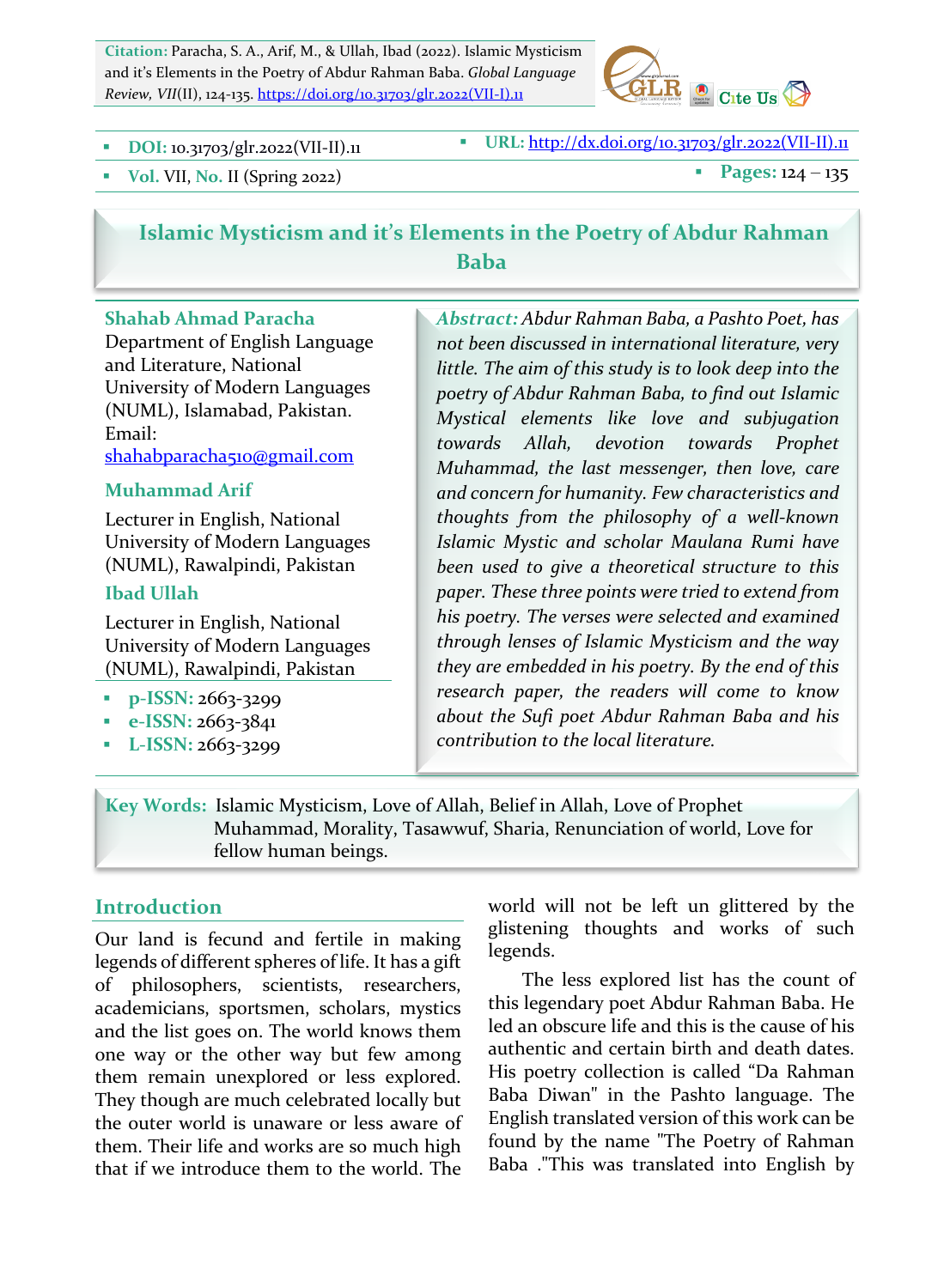Momin Khan and Robert Sampson. The prominent themes of this Divan are sharia, Tasawuf, approach towards God, giving service to humanity, Tawheed, simplicity, education, renunciation of the world and much more.

Islamic mysticism or Sufism is an impression and a patterned exercise among the followers of Muhammad's religion. During this practice. Muslims attempt to notice and observe the trueness of Godly love and knowledge through the direct and personal feeling of God present in the world. It has a base on a mixture of mystical practices and these are intended to determine the nature of humanness. This all is to bring ease in experiencing the love of God's existence and that sapience wiseness which is present in the universe.

In the formatting of Muslim communities, these mystic exercises played a key role. Their way was didactics and making profound the spiritual interests of Muslims. They expanded spectacular moralistic rebukes (preaching) and missionary activities over large parts of the globe. This is a progressive process. Sufis have a great role in elaborating the teachings of Prophet Muhammad, the last messenger and founder of Islam. The main appertain of the mystics, like a common Muslim, is Shahadah. It is a fundamental principle and belief of the religion of Muslims. The Muslims' belief is that "there is no divinity but Allah is the only divine ."The opinion and views of the uncluttered appearance of divine wideness were additionally connected with the person of the Prophet, the last Messenger OF Allah, Muhammad. In the start, the focus of these practitioners Sufis was on relation of Divine and Soul. Then after some progression, we see from 900 onwards, a very substantial Muhammad- Mysticism sprouted and took a heavy progression. A Divine address, If Muhammad, the Last Prophet, had not been brought into existence, I would have not made this world. It was the period, when Adam was water and clay, The Prophet Muhammad (PBUH) was mentioned as the Last Prophet. He, the Prophet Muhammad, is believed as a light from the lights. A most general belief in this is that of the creation of all Prophets from the light Of Prophet Muhammad (PBUH).

The God's Almighty path and the path of his Prophet, the last messenger, is a peace track and a way of love "O those who trust! Enter into peace (Islam) perfectly. You must not comply of Satan. He without any concealment is the enemy of yours" (Al Quran: 2, 208). Prophet Muhammad (saw) one hadith says that; "Until you don't love for your brother (Muslims), what you love for yourself, none of you has faith." Love makes a special connotation for benefits intentions and intentions for good. So, Islamic mystics remain on the path of Divinity and His last Messenger and advocate the ways of care, peace and love.

## **Literature Review**

 $A$ rman  $(2014)$  The epistemes in Baba poetry is all about humanity culture society and a concert Sufism. He is known is the poet of love and expert of knowledge and poetry. One of his couplets expose to such knowledge is,

Nothing does He need or want from anyone,

The scholarly statistic says that more than 65% of Rahman's verses are stemmed on teaching Allah and Muhammad (PBUH).

Ehsanı, Ayub2, Irshad3, Ayub4, Khan5 (2016) The classical philosophy of Mysticism is all about the supposition of gathering, distinct practices, discourses, scripts, organizations, societies, and acquaintances purposed at sapiens modifications, multifariously given definitions in an unlike traditions.

Rahman, Sami Regional folklores of Pakistan comprehend, legends, customs, traditions, poetry, sonnets, songs, tales, legends, myths, traditions, customs and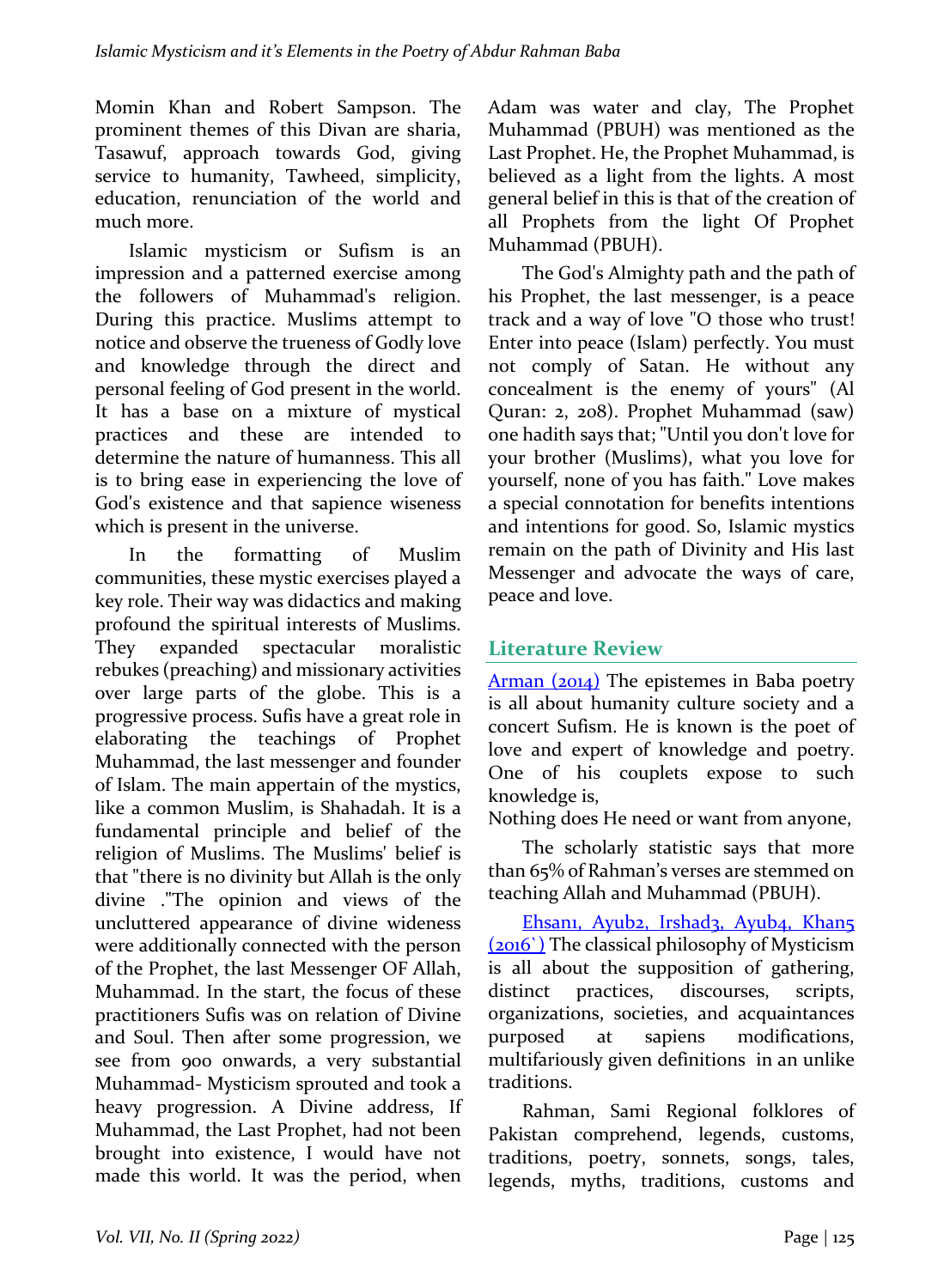proverbs. Baba ideas are about God and humanity.. Baba's mystical teaching have same role as that of Sufis before and after Mughal empire. The reviewed research is about the struggle of different Sufi poets, especially, Rahman Baba. Abd Ur Rahman is generally known a canon writer among Pashto writers.

Talabgar  $(2014)$  The beauty of life is present in the array in which life event suits the best. The fine manner gives the standards of values and virtues. All responsible The researcher takes Baba's stance about Islam that being Muslim it is our belief that Allah is one the creator and the undeniable. He is the all-seeing which we call Al-Baseer, and the all aware which we call AL-Khabeer. Allah is source of life and we will join Him. He gives us food and other life resources. He is the creator of time and space. Baba wrote few lines about God qualities;

Look at my Lord's works, a remarkable doer He, My Allah, in command and of entire authority

He is and will never relied others

My Lord possess nothing to someone

Rahman Baba's concept of God is though analogous to that of Aryan God but he condemns those who are making acquaintances with deity as a partner. He discusses the basic argument of Abrahamic religion and dying it is against Islam. Baba calls it the biggest injustice to the omnipresent God. Baba is not giving them place in mortal world because of His immortal features that is out of mankind qualities. Baba in his Divan declares that man has not got enough knowledge and power to consider Him a Being.

Chii be Daa Khudaaya Muhabat ka Haghaa Khalaqq

Narenaa ey warra khraa, khazee e khrii dii . Baba consider God is the center of adoration and worship. Those who worship concrete god rather than Allah. They are more equal to animals (donkey). Baba's feed his thoughts from Quranic verse, where God says that people without belief are just like animals. One can understand from language Baba chose for the disbelievers. He even discredit infidels and atheist through his language. In one of his works, Baba believes that those who do not know about the magnificence of Allah are in deep slumber. They cannot cross the frontier of this material world. Life of such people are purposeless and temporary. Chii da Khudaii da marefattaa khabbar na we

Haaghaa waraa ko Baidaar di, hum odaa dii. Baba value the presences of Muhammad (PBUH). He says that if Prophet (PBUH) was not born; the sphere would not have come to existence. In Pashto, it would be like Ka soorat Da Muhammad na v paida

Khudai ban a wa paida kry da Dunya Baba brings justice to the values and love of Prophet. He says that do not deem prophet Muhammad (SAW) as a Divinity. They fulfill their wish with name of Muhammad (SAW). Such people have crossed the verge. Baba executes justice and uttered in clear words ; Do not take Prophet as a God. He is a man truly

All positive qualities are genuinely his

Khudai e ma Ganraa Beshaka che Banda dii

Nor e Kul wara siffat di da Allah

Sheda (2014) Rahman Baba cast universal themes in his poetry. He pens down an amalgamation of Pashtu culture and Islamic mysticism. He is famous in both youth and elder generation.. The researcher come across many conclusions like criticism on capitalism, patience, simplicity and fortitude. The condemns the capitalist structure of society to which the common man had already surrender. Baba says that the main reason of discrimination in human society is caste and class system. Baba, versify such ideas as:

Because of beasts and brutal rulers;

Fire; grave and Peshawar are alike.

Zinira (2016) Rumi is a famous Sufi, whose practices renew the soul of Islamic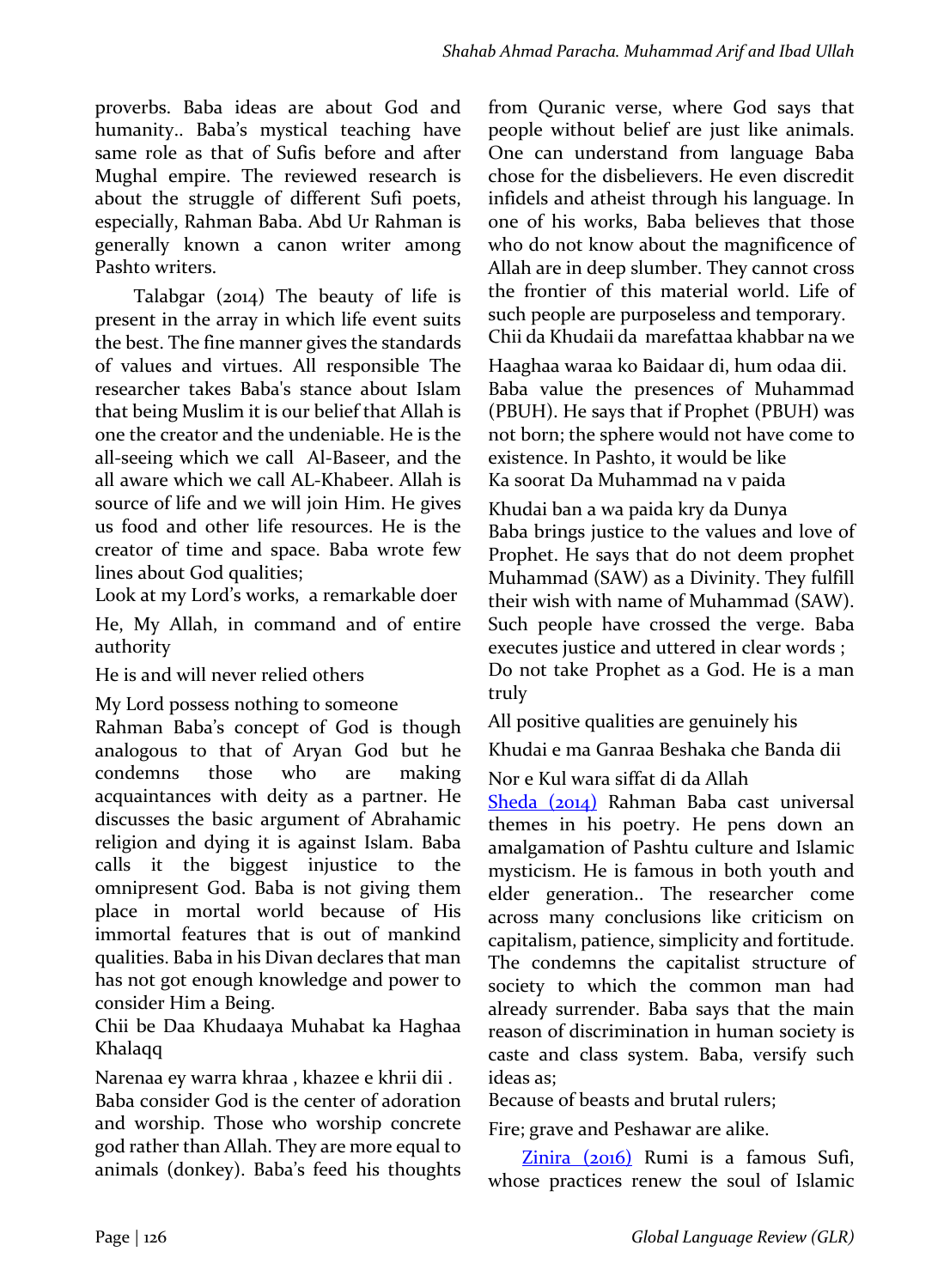mysticism. Thereare lot more Sufis who plunge into the sea of love to find the essence of their beloved. Rumi always refers to those antecedents whose glittering rays, and the Sufi vision of self-mortification enlighten him. The proposed study is based on Sufism and one want to frame the idea of Rumi's Sufism. 

Rumi in his poetry preach love for God and humanity. Words of love and patience come with tolerance. The anxiety and existential crisis he defined in his first chapter of Mathnavi. Scholar admires his language, even some says that it is a divine language and called it Quran-ajam i.e., Quran of Persian language. Mathnavi quote Quran and allegorically explain the spiritual stories with hidden realities.

Attas refers to this condition of selfcontrol. Adab is like trinity of physique, though and spirits. Self-control is a gratitude and recognition of one proper position in relation to physical, metaphysical capabilities. self-control is the seed of an amalgam that consist of adoration, love, humanity and moral conduct. Rumi gives the massage of peace and love. The teaching of Rumi even penetrates the logical and rational culture of European society

## **Methodology**

## **Data collection**

This is a qualitative research. The sources from which the date is obtained are some literary texts, some documented texts and some books for the analysis of the literary work. The study will help us in showing many more distinct features of the Islamic mystic practice in the poetic work of Baba Rahman.

## **Textual Analysis**

Textual analysis is a technique use to inspect a text by interpreting the diction, style, structure, and in-depth meaning of the text. In this method we examine a text, and make an educated supposition with reference from existed scholarly articles and books. Textual analysis is an easy way to study and interpret the content, structure, and deep meaning in the target literary text.

Textual analysis is a method that asses a researcher to understanding ideas present in the symbols or pictures of targeted texts to obtain data. In short words we can say about textual analysis that study and examination of all sorts of texts, a bird eye view reading rather than superficial. It is close reading of the text undividedly. One highlight specific context of the text. The researcher then notes down the key words, and raise question or controversies in the text. When the researcher answers question, a psychological shift occurs from reader to writer. Close reading is a type of textual analysis method.

In a textual analysis the one should raise three different questions. What does the author want to say in the text? The second question is concern with the discourse, how does it is said and why does it is said? What is the aim writing this text?

For example, if someone is doing textual analysis of a poem. so, one will try to find out the narrator before going deep into the narrative. Is the author keep the content bound to a specific group? The idea in the content should be compare with different concept of different time frame. All these questions raise in one mind would answer the to the question about purpose of the text written by a writer in specific timeframe.

# **Theoretical Frame work**

The research study is about Rahman Baba selected poem from the lens of Rumi's Sufism. Rumi was  $13<sup>th</sup>$  century Sufi and Islamic scholar from Konya. He was born on 30 September and died on 17 December 1273. He beads a different theme but the present study is compatible with theme of spiritual love or love with Allah, love with his Prophet, and humanity.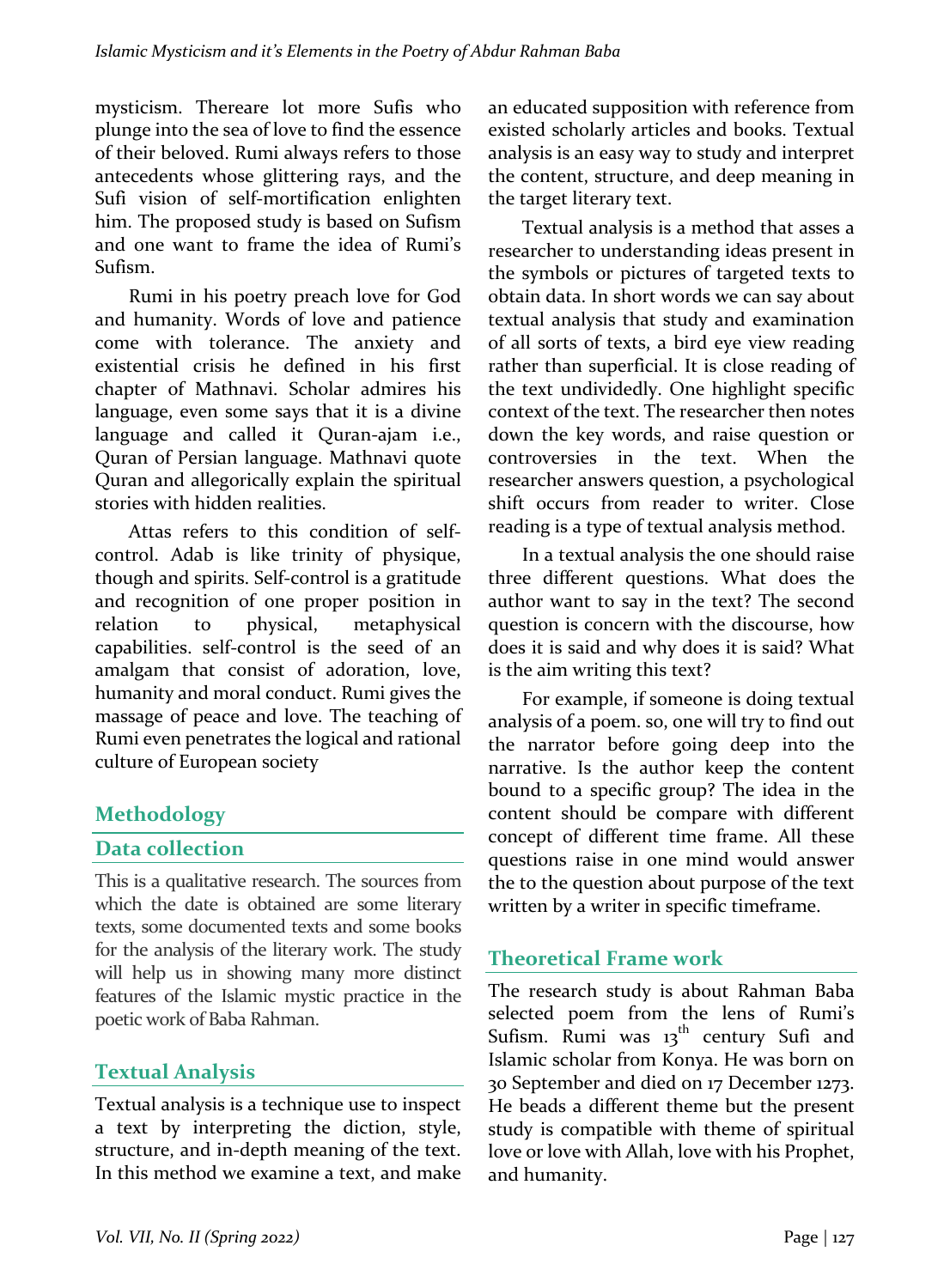Darr meyann e ummat e marhum bash Sunnatt e Ahmad ma-hell, mahkomm bassh

Rumi approach toward spiritual love is different, as he said "You always search for the treasure of the world but you are denying the fact that you are the original and real treasure". In most of his poem we find the prominent struggle for God. In Rumi's opinion when we search God; God search us. He says "Knock. And he'll open the door." In an another part he says "Lo, I am with you always means when you look for God, God is in the look of your eyes, in the thought of looking, nearer to you than yourself, or things that have happened to you. There's no need to go outside". We can take it like the same message of Hadith Qudsi of our Prophet Muhammad (SAW).

Prophet says, in Hadith Qudsi, Take one footstep towards God, God will take ten steps towards you. Walk towards God, God will run towards you. He says to if one wants to surrender to God, first one should baptize his/her heart from the material world. The only permanent and everlasting relation is to love God. He has a belief that one thing we should have to own and that is the love of God. (Rumi – In the Arms of the Beloved)

Rumi has this different style towards to show his love for the God, that he desires to get possessed with God's love. Give no devotion to anything but only God. Rumi all teach us through his verses and practice that go deep into the infinity of God until you forget yourself. Remember God in every movement. Let the caller and the called disappear; be lost in the Call. Rumi  $(2016)$ . "Love is a Stranger", p.65.

## **Rumi Towards Prophet Muhammad (PBUH)**

Rumi express his love for Prophet Muhammad (SAW). He believes that the only way toward Almighty Allah is to follow the teaching of Muhammad (PBUH). The only true path which led us to God is through Muhammad (PBUH) is explained by Rumi in his verses.

In his verses Rumi convey his feeling about the path of Muhammad (PBH) and Almighty Allah. He says the path of Muhammad, the Prophet, will guiide you there. Salatat barr to arr amm ke fozudda badd qurbatt ke ba qurrbb re kull gardd add hamma juzww haa muqarabb-I bring blessings upon you, (O Muhammad), so that the light wind of closeness (to God) may get increment. Since, with closeness of the Whole, all parts are permiitted to approach. Maulana Ghazal -from "Rumi and Islam," p. 139 Paashaa ye mardii zi Haqq ammukhtt emm pahlaww ann ee ishqq oo yaarr ahmadd emm We learned the skill of being a (true) man from God. We are the heroes of Love and the companions of Muhammad. Maulana Ghazal No. 1669, verse 17499 --from "Rumi and Islam," p. 151 Maulana Rumi gives his opinion about the guidance of the Prophet that he is the One who is letting us away from getting astray and gives us a full straight and right direction for success. Ghumm raahh aan raa zee beyabaann hammaa darr raharr arr add Mustafaa baer raah ee Haqq taa bee abadd rahbaann badd He brings all of those (who are) led astray into the Way out of the desert. May Muhammad be the guide on the Way of God forever! Maulana Ghazal No. 792, verse 8289 from "Rumi and Islam," p. 18

## Love for Humanity

Rumi discuss the tolerance and anxiety related with human existence. Rumi wants to bring harmony, love, and peace in the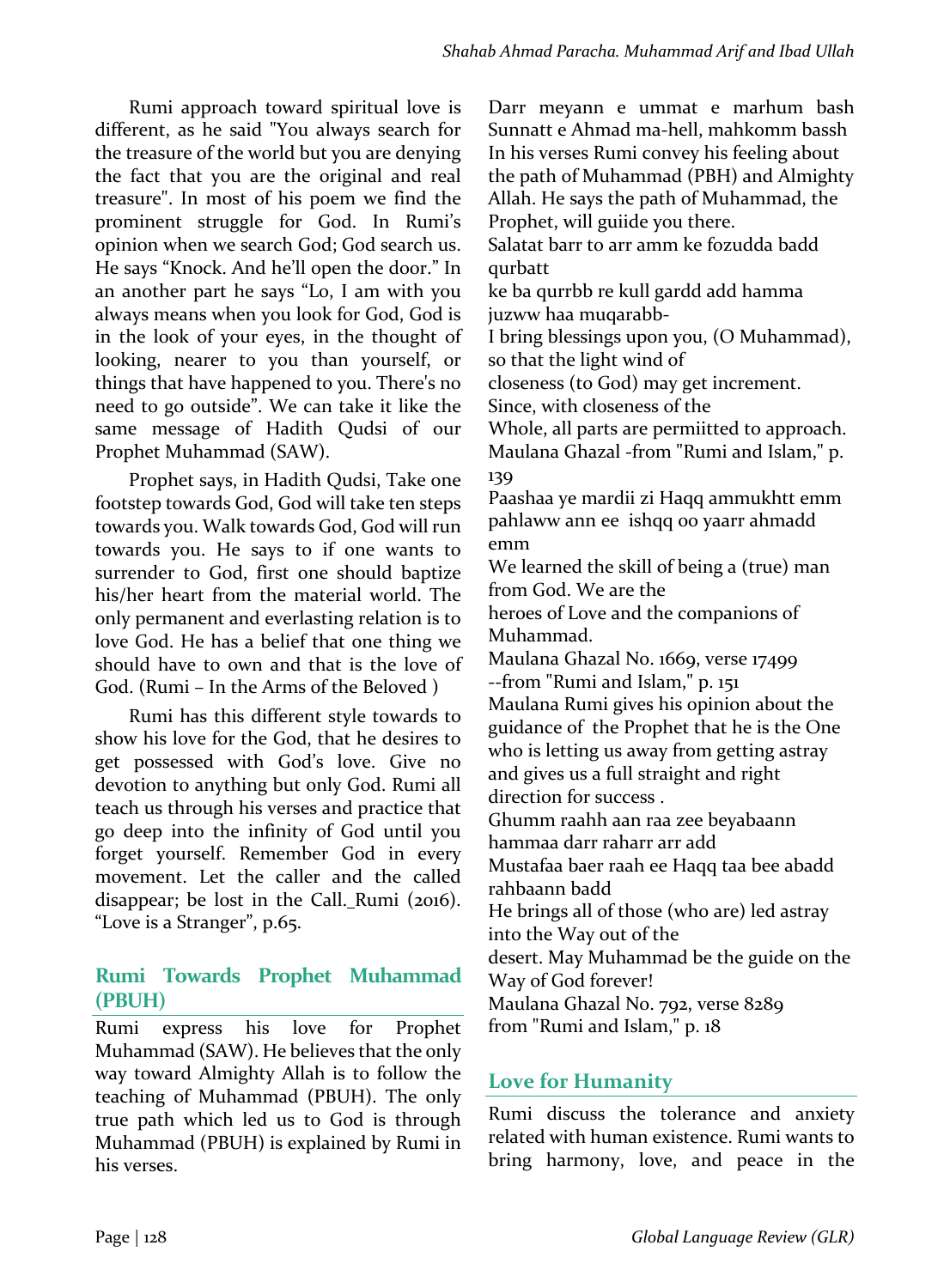universe. He wants to says that love is the only way to find the essence of our existence. Rumi stress us to keep yourself away from bad intention while helping others. The real grace of life is to forgive and forgive again.

## **Analysis and Discussion**

If it comes to the name of Rahman Baba, he is similar to the Muslim Mystic Practice of Sufism. Like all other Islamic mystics, his poetry has a special focus on Divinity love, abstinence and austerity, piety, worship, consciousness of God, tolerance and humility. These are the fundamentals which makes a way in the heart of Sufism.

Baba approaches towards God and sermons about the impregnable relation with Him. He delivers about Tauheed, oneness of Allah and Prophet Muhammad is the last messenger, which is believed as the mainstay of Islam. The two component of Tauheed is, Allah is the only to be worshiped and no else is chosen to be worshiped and Muhammad (PBUH) is the concluding Messenger of Allah. Once this step of believing and acceptance is taken by someone, they enter to the religion of Islam.

In a poem "The world to come" is the poem in which Baba Rahman spoke about the five fundamental principles, which are also called pillars of Islam. His stance is that of started living your life by these basic pillars, you are enlisted into the count of saints. These verses could really be helpful in bringing his thoughts to the masses; *He is ready to Obey Set always for the execute Shows his consent for kalama Both inwardly and outwardly For any worldly business Never miss the prayers obligatory He keeps the fasts of Ramzan And offer his zakat If Hajj is affordable for him He performs the Hajj* All the followers of this path

#### *They are counted as saints*

To bring these verses into Muslims mysticism, it is justifiable by a saying of Holy Prophet Muhammad (PBUH). A Hadith, reported by Abdullah Bin Umar, the Prophet said, "I have been presented with the duty from Almighty to battle opposed to those who abnegate the truthfulness of Tauheed. Combat till they patent to the oneness of God, Allah, and they constitute the prayers and start Zakat giving and if this is done by them, on behalf of mine, their property is protected and guaranteed, their blood is guaranteed protected except when vindicated by law, and their affairs rest with Allah. Sahih Muslim, Vol. 1, Book of Faith  $(Kitab$  Al-Iman), Hadith 33

"My Lord" is the first poem in the translated poems of Rahman Baba. It is very prominent that, with God's thoughts, he is so much obsessed. A common and basic Muslim belief is that of the universe creator which none other than God is. He is the maker and controller of all these mechanisms. In this same poem, Baba talks about that our Lord is not dependent on anything or anyone. Such a great creator is our Lord that from void and nihility, he created life. All the overt and coverts of the universe are known to him. He is same and not bound to be changed or transformed, he is constant.

Contentment is a poem which is about the worship towards the God Almighty. Baba says in Contentment;

One Breath Remembering God is better Better than the all present wealth of the world

In this aforementioned poem, we saw a very unique move of Baba towards God. One moment of God's worship is considered far better than gaining some wealth. This could never be accepted by a common man other than the Sufis. Now this can be taken under the teaching of the verse of Holy Quran. Allah says in the Quran "O mankind, worship your maker, who created you and those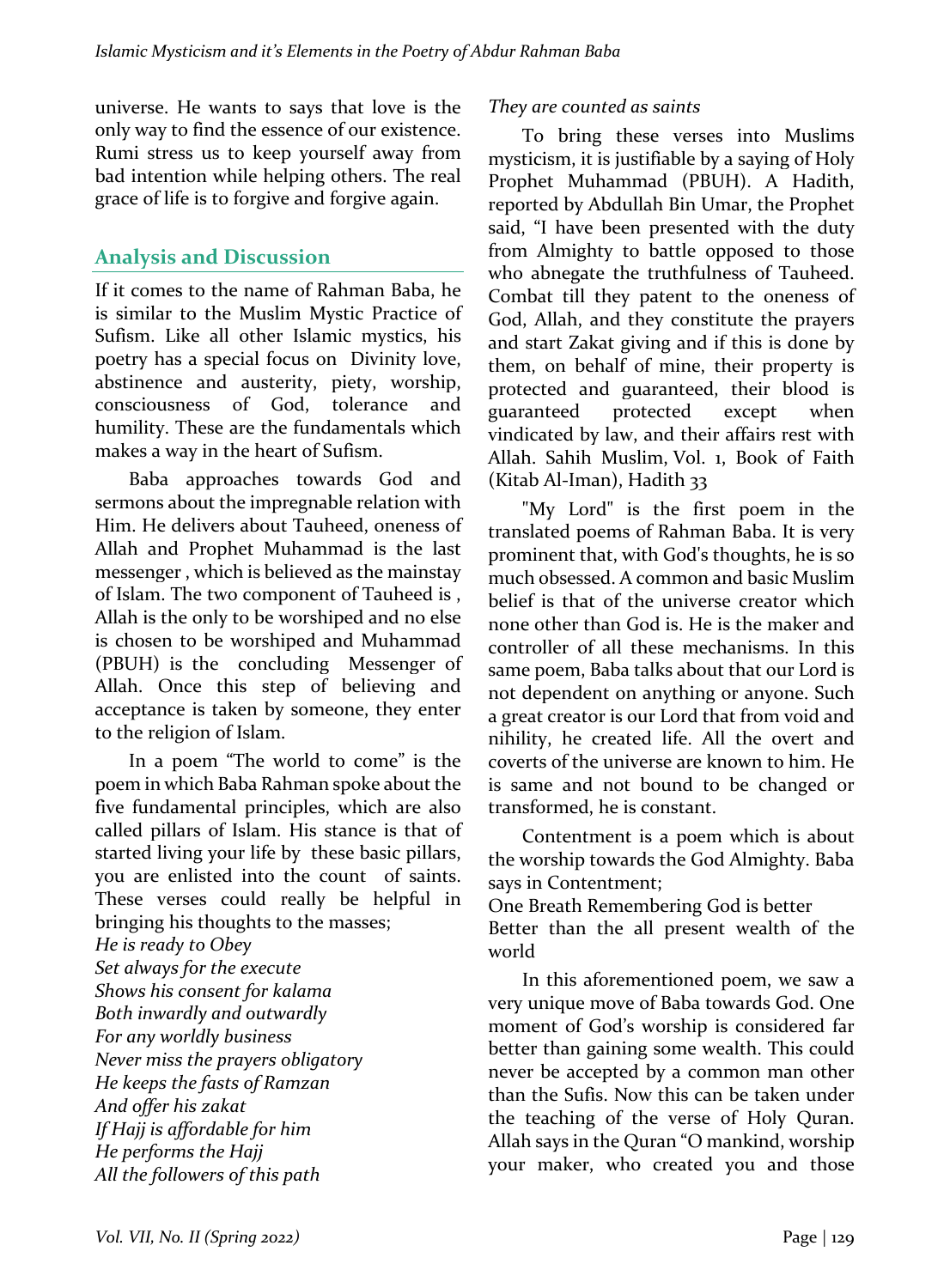before you, that you may become righteous  $(2; 21)$ .

To quote Jalal Rumi, the Maulana, he says "While you search for the treasures of the world, you ignore the real treasure and that is you yourself. Making link between these mentioned thoughts, they are giving same message in different words. Rumi gives his opinion that the true wealth and true treasure of human being is he himself. It is in his hand that he can make the worst out of himself or the best out of himself. Bowing down, worshipping God is the real wealth that you could ever gain.

The Sufis thoughts, the mentioned verse of the Holy Ouran, the Hadith, quoting Maulana Rumi and verses of Baba Rahman are giving the message of making the best out of our lives is cashing and sacrificing this world for the world that is to come.

In his poetic language, Baba Rahman, beads his words regarding this thought. He speaks 

All, of that world, dealings are here If you, in this world, is to a business It is the real man of this world Who keeps no regards for thiis world

Baba's Philosophy in this regard is clear. He abnegates this world unless any good is made in this world. The essence of this world life which will make you fit into the standard of Sufi Rahman, is the doing of some goodness. The world is not to make properties in but to give love and to give a good service to mankind. He further gives us a reminder that worldly wealth and knowledge will not help you in reaching God; the zeal love which could be a source of giving you high wings for reaching out there. He says in the poem "In footsteps of love"

The sky wouldn't be in the ranges of intellects The thrown of God can be stepped through love

In every craft, we use tools to bring that in use. Writing is a craft in which terms are used which we can count as tools.

Philosophy, law, science, literature, social sciences and all other subjects have it owns terms. In philosophy, up to a great extent, we use such terms. About the usage of such terms in Sufism, Maulana Abdul Manan Sangar gives a reason. To use such terms, we keep it confidential from Unqualified and incompetents. For instance, we have a term Qalandar. In *Risala Ghausia* it is mentioned and it's a name, a name among the names of God. In Islamic mysticism, those who have achieved their goals and has made their way towards God are Qalandars.

It is a saying by Khwaja Abdullah Ikhrar that when something are making hurdle between you and your Allah, you need a push aside from that and needs a way which lead you to your Lord and totally engross to him. Shah Naimat Ullah in *Risala Oalandria* writes that the blessed are those Sufis who reach to the limits and his goal is achieved by them. Their reaching to God is their achievement of the goal. These are the Qalanadars. Baba uttered the view that just by saying that you are the God's lover is absolutely not enough, but to achieve that class in Sufism, you must be a Qalandar, else you wouldn't be counted in the list. In one of his poem, the work of love, D 81, Baba has written. Obviate to entitle him as a lover

Up to the time he is Oalandar of his love He don't give observance to gold and silver Whose attention is rigid towards his beloved

Some same bunches of thoughts can be assumed from the poetry of Baba Rahman. For example, Poem *The way of World* can be an example

Illumination of those hearts is impossible Whose hearts are settled with the world love

By living in the community of Muslims, until we get rid of the love of world, we cannot achieve our purpose. Your heart is when filled with all craps of the mortal world, it's inconceivable to bring Tauheed into your heart. Tauheed is the second name of oneness and its demand is always oneness. You will not be qualified for the love of God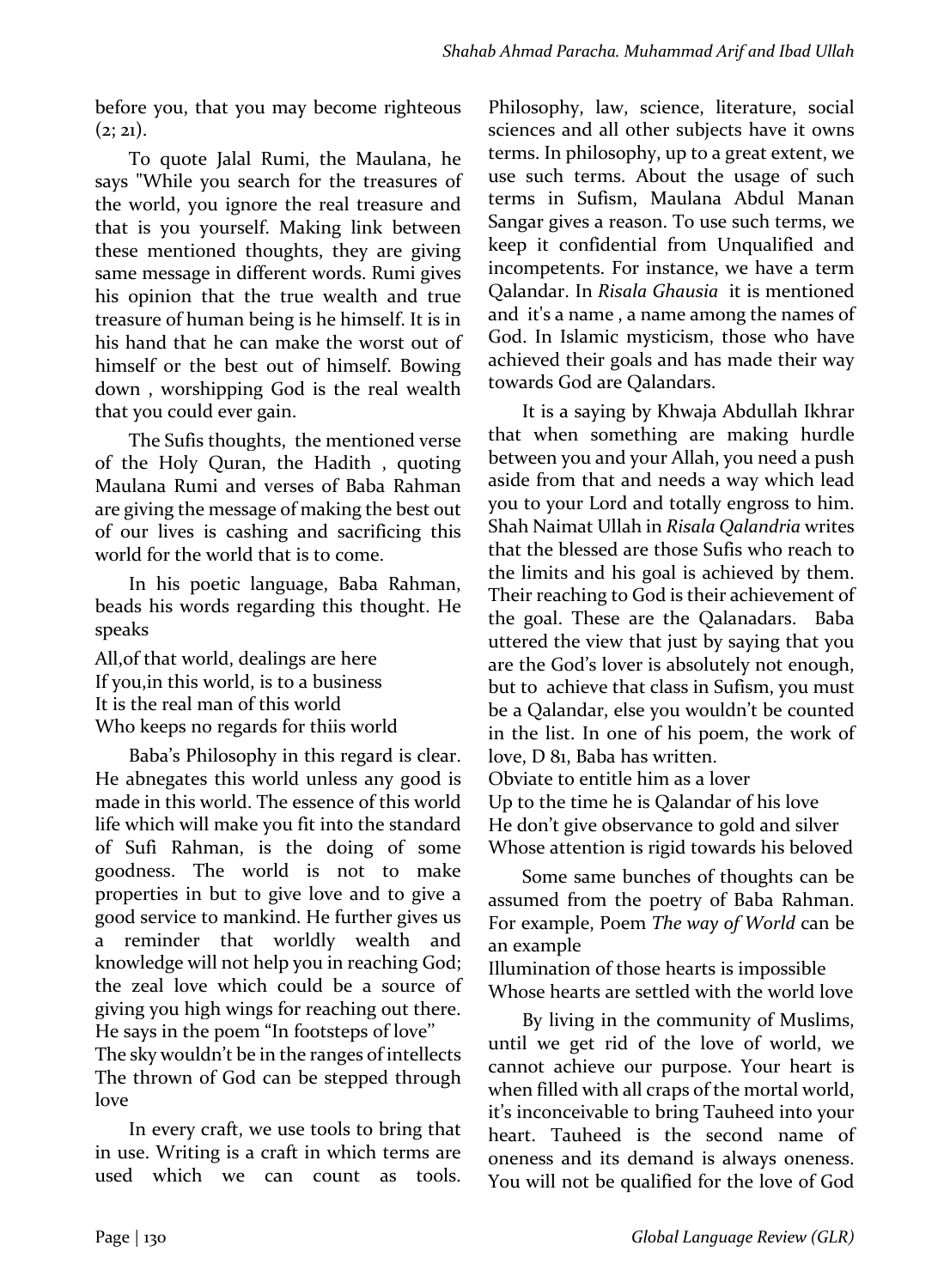and to get the real love of God, you must with draw the love of worldly avocations. In D9 Baba says;

The activities of our world are *impermanent*; *How anyone can have confidence on such Pursuits*

*Very general and common thoughts are picked by Rahman Baba which are general in Mystic practice of Islam, and a high part of theology of Islam. Rumi, the great Sufi, can be quoted upon these relative ideas.* 

In the Mathnavi, Rumi talks about the *limitedness and impermanency. In his poem*  Almighty he told about the mortal world and *called it an imprisonment, a cell of prison*  where we are for very short time. We are advised to take our head to the *incessant* world and unremitting blessings from the Divinity. Everything in this mortal world and this *mortal world is confined Eyy Jahaan Mehdod Ann khudd behadd astt'*

*This is a verse taken from the poetry of Rumi.* It argues to make our entry to the *community of believers, Muslims, mystics community. These are the people who are favored high by the Grace of Divine. The way of the Prophet Muhammad should be hold*  stronger by you all and take command from that way of life. The Rumi's poetry is filled with *this theme of Prophet's love. He argues in* simple words that the way to Allah is the way of Muhammad(SAW).

*Eyy Jahane khudd khabssi Janiihaii shumm astt*

### *Hai Doyadd aannsso ki sehhraii khudda astt*

Mystics practice of Islam is totally incomplete without expressions commendation for the Last Messenger, Muhammad (SAW), Rumi gives his opinion about all the saints and Prophets and says that, they all developed and goes their own ways which are considered genuine and will guide you to the path of God. Each and every person on the way towards mysticism must follow the ways and the Prophet's teachings and this is the track which will lead you towards God.

Darr meyan ee ummatt ee marhomm bassh Sunnat e ahmed mahell mahkuum bassh

Maulana Rumi in the above verse express a specific feeling and desire for entering to the community of believers. The Divine Grace always highly favour those who follow the teachings and way of the Last Messenger. Get command from the way of Prophet Muhammad and avoid leaving it behind. In the poetry of Rumi, the love of Prophet Muhammad goes on. His approach and love towards God gets the ladder of Prophet Muhammad's Love, which according to him is the way to God's nearness. In the words of him 

Salaat barr to arr -amm ke fozudaa bad **Ourbatt** 

Kee baa-qurb-ee -kull gardd-adh hammaa juzzw haa muqarabb

I convey blessings on you, (O Muhammad), so the refreshing air of closeness (to God) may get increment. Since, with closeness of the Whole, all parts are permitted to approach.

### Mevlana Gazal. 301, verse 3286 from *Rumi and Islam,* p. 139

The tradition of Islamic mysticism is kept in his poetry by Baba Rahman. He shows his attachment and Bond of great love with Prophet Muhammad (SAW). The enlightenment of this universe is because of the Prophet Muhammad (SAW). We believe, if he would not have been born, we would have not been living this normal and moderate life. The case would have been different and we would have been living a life of wickedness. Our world is, made for the sake of Prophet Muhammad. Exultant and blessed are those who followed his teachings. The real success is to follow the guidance of the last Prophet else you are on disastrous destiny. 

I Rahman am a sweeper at Muhammad's gate,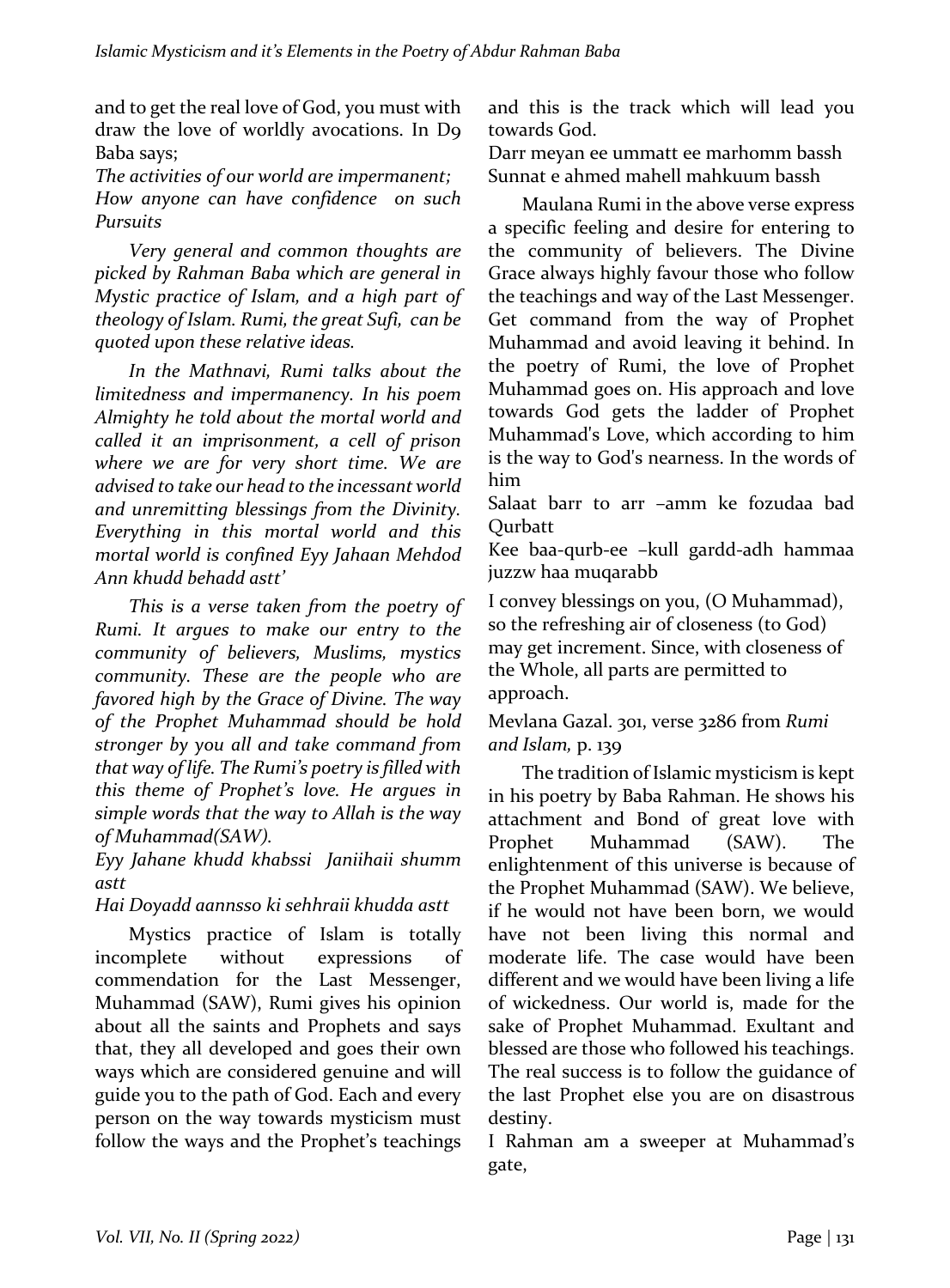May God not separate me from His door

This verse is interpreted differently in Tafseer Maariful Quran page 234. In Mufti Muhammad Shafi Deobandi interpret the world Aalameen with different approach. Aalameen is an Arabic language, it is the plural of Aalam. Aalameen means creature of Almighty Allah, it is not limited to human. All creature human, Jins, animals, plants and all other abstract and concrete beings. Shafi  $(1373)$  says that prophet Muhammad (PBUH) is send Allah is a blessing to all living creature. The Muhammad (PBUH) is not only for Muslim or only human beings. It is blessing for plants, animals, and other abstract beings. The real reason for the existence of creature in this world is hidden in the dhikr and remembrance of God. In Quran surah Anfal verse (33) But Allah would never punish them while you <sup>'</sup>O Prophet' were in their midst. Nor would He ever punish them if they prayed for forgiveness. This verse also gives the evidence that Muhammad (PBUH) is the blessing for creature. Prophet Muhammad(SAW) has a hadith in which he says that I have been sent to the believers from the GOD; and I am a blessing for them.

It is clear that one who follow the track and teaching of Muhammad (PBUH) find success. They are in benefit not only in this life, but also in the immortal life After death. Baba also says that Muhammad (PBUH) is the blessing and source of enlightenment. In footstep of Love, he says;

If the beloved follows my footsteps in Love;

It's as if his every step is on the way to Makkah

Kaaba or Makkah is and will be the holy place for Muslims. Muslim offer prayer facing toward Makkah. Makkah is a holy place for all Abrahamic religion and consider it 'House of God'. In the above couplet Baba express his love about the parentage place of the Prophet Muhammad (PBUH) and Makah (God's House). He shows his love form this particular place, one who follow this path,

they are in the way toward God. The path of Muhammad and Allah are same that lead us toward the real triumph. He has a constant devotion. A verse from  $D_{47}$ ; is interpreted differently but most relevant interpretation is the want of nearness and adjacency of the beloved (Muhammad PBUH).

However others have different destinations ; Let I be a beggar in the court of the beloved

Baba always tries to combine God's and Muhammad's love. When he prays from Allah; his way of approach is Prophet Muhammad (PBUH). Baba reaches to such an extreme that he dedicates his own success to Muhammad (PBUH). In D<sub>47</sub> he says that; O Allah! Make the noncomplex poetry of Baba Rahman, on the Sake of Prophet Muhammad (PBUH) delighting to senses. The world has never been witnessed like the beauty of Muhammad

Muhammad in the present world or the world coming, The Glory of Allah may be upon him!

Chun Jamaal-e Ahmed e darr har do kawwn

Kay bod-aast ay far-i- yazdaani shh awn from *Maulana Mathnavi* Book 6: verse 676 from *Rumi* and *Islam* p. 145

Rumi demonstrates and exhibits his emotion and express his feeling about Muhammad (SAW). There are many other examples in his book Mathnavi. Rahman Baba follows the same diction or tradition of love and affection with Prophet Muhammad (SAW). 

Ka zma dha yaar pr makh di cha nazar sha Woh bai ne kandi bal hwa wata nzar sok Those who look at my beloved's face Not ever will they look in the other direction

He says that the love of Prophet Muhammad (SAW) is permanent. Once you have fallen in love with Muhammad (SAW), you start loving his philosophy, teaching and his practice. This love is out of space and time, not worldly material. His morality is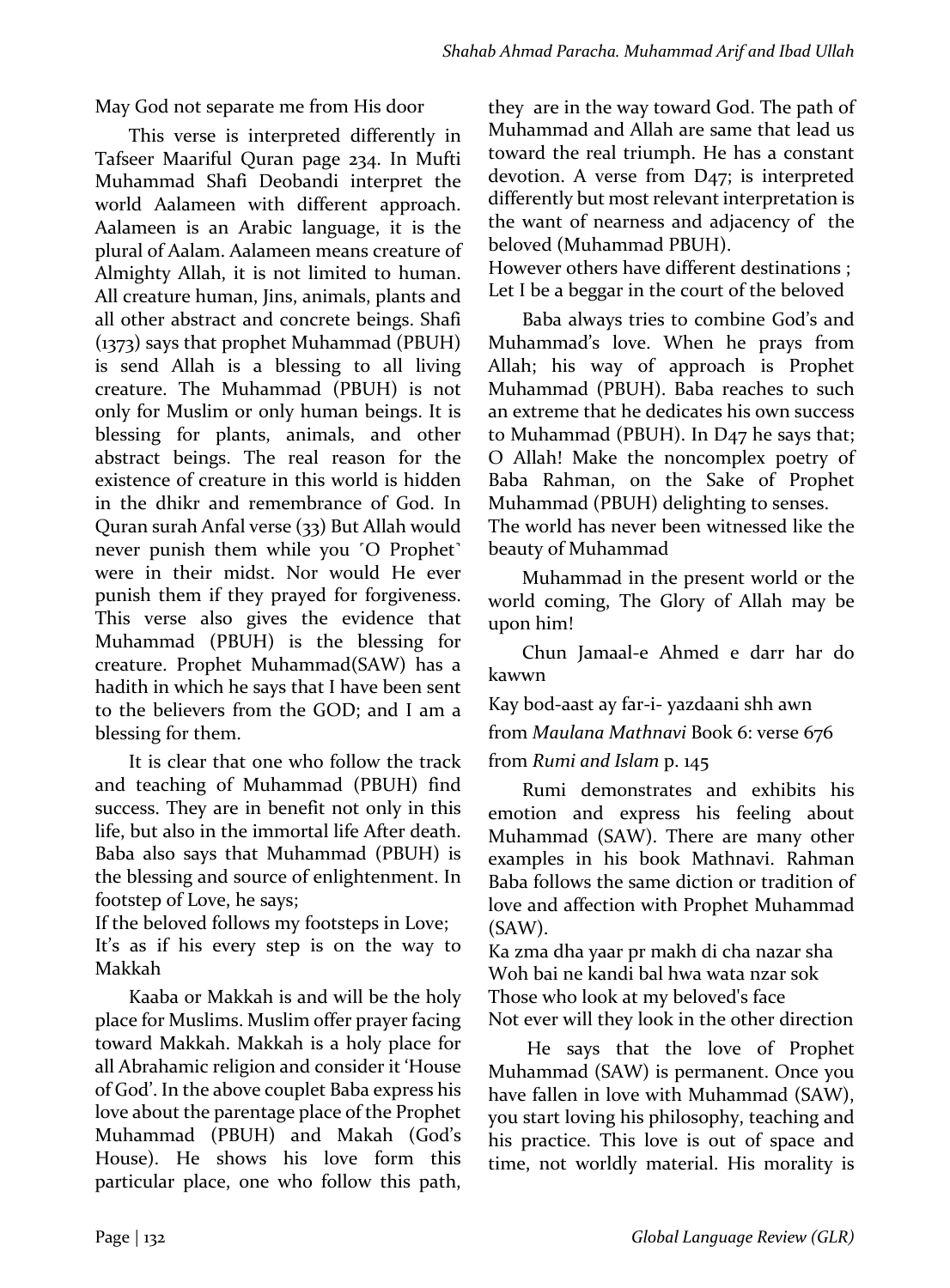archetypal. Those who are not in love with him are unfortunate. Allah says in the *Quran*; O Prophet Muhammad (SAW) you are on the pinnacle of ethics. (Chapter; Qalam ayah no;4)

The Prophet admires good social deportments in his teaching and says that those who are good in manners and decent in his dealing secure a high rank on doomsday. He gives the same importance like worshiping in midnight and keeping fast in Ramadan for the sack of Allah (Tirmizi, Hadith No. 2003). Those people who are the true lovers of Prophet Muhammad, the last Messenger, are of high fortune. Baba said in one of his verse:

The one accepted at the beloved's door; None will be as fortunate as he.

Baba focuses that the epicentre of our life should be the teaching of Prophet Muhammad (SAW). He says that one who have fallen in love with the method and teaching of Muhammad (SAW) is the fortunate people who find success in his life. A common can find success by following his path but cannot overcome his status because he is the beloved of Allah. Baba says in one of the couplets that Allah created this world for the sake of Muhammad (SAW). The light of Muhammad exists even before the notion of Adam and Eve.

In his poetry, Baba uses different figurative aspect and exaggerate the importance of Muhammad (SAW). In his work, *The work of Love* Baba symbolizes Prophet Muhammad (SAW) and called Him the sun. Baba says that his Prophet Muhammad (SAW) enlighten the world about the life, humanity, love for God and purpose of existence. His (Muhammad) coming cosmos give new sum and life to our earth. Instead of preaching the idea of Islam to make the world ideal, he starts to struggle against ignorance and infidelity. That is the reason that Baba called his beloved, Prophet Muhammad, a high ranking.

No one has the power to look at him;

### Who can gaze straight at the sun?

God's love is not limited to a few practices. If someone wants to be a Oalandar, then the dignity and value of Qalandar could be obtained by following Muhammad's teachings. Qalandar is one who perfects his/her practices up to a level of extreme. Such people can find adjacency in Allah. Rumi's thoughts are all about peace, love and harmony. He always pens down the massage of love in his poetry. He says that being part of the universal flow and making peace would be the real joy. Remain kind and always spread love. It will be love only that will exist and every other thing will vanish. He says that the only permanent thing is the loving heart. 

All Sufis and mystics present the love message and push the idea of taking care of every living creature. Sufi always searches for God in the hearts of people. They want to bring harmony by helping others and giving the message of peace. Baba says that "To be a man is simply to have a good nature." Baba is known for his concept of humanity, one of the scholars, Hamdani used the term Rahman Humanity, and Rasa called it Rahmanism. The best example of Rahman's Humanity is present in his Diwan, D304. He says that the unquestionable manifesto of life is to love and care for other fellow beings. He takes a start from this verse in D304, his poem.

Sow flowers so your surroundings become a garden;

Don't sow thorns, for they will prick your feet

Rumi mark better society and humanism in his quotes and poetry as well. He says that help other for the sake of God or for the peace of one's own soul, you will see the reality that save your heart from the darkness of the heart. Hate is a poison that covers one's heart or like an oxide that coats your heart. These oxide cause rust and destroy the iron-hearted people. The spiritual gains strength by helping others and spreading peace and humanity. Baba says that follow the path of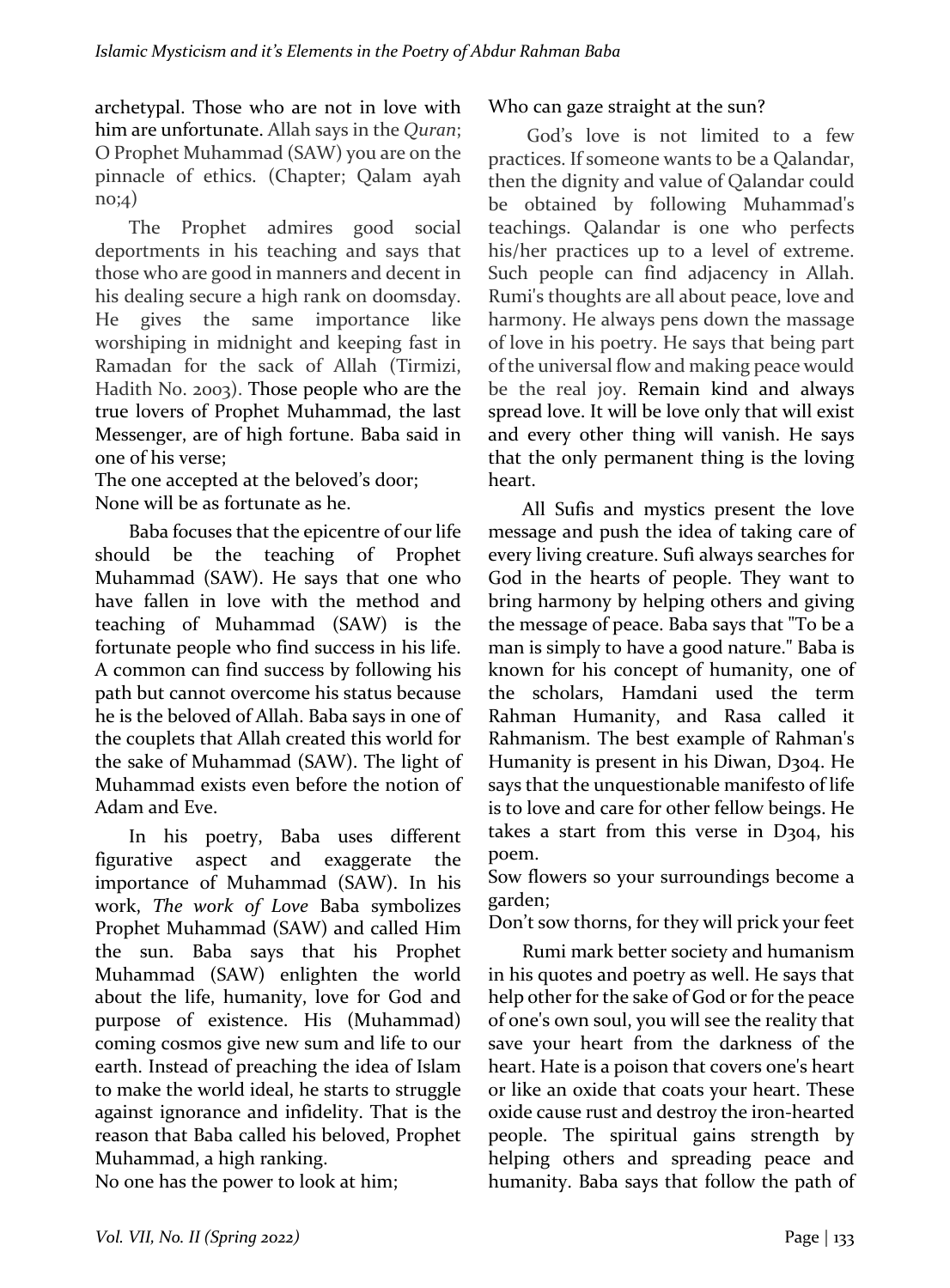humanity and do good to other if someone harms you. The negativity of a society affects positive being but it is our duty to give a message of positivity and goodness to our society. All this process of performing a good rule in our society could harm you. The only way to bring peace and harmony is forgiveness and sacrifice. Rumi says that "Grace comes to forgive and forgive again."

## **Conclusion**

Our research work on Baba Rahman work is basal to Islamic mystic practice. Some random works of Abdur Rahman Baba were taken for the purely qualitative research studies. The researcher attempted the interpretation of the Baba's Poetry in the luminosity of Islamic Mystic practice. An attempt was made for the detection of Sufi's thoughts and ideas existing in Baba Rahman's poetry. Relatively many qualitative renditions are fabricated.

The research question which is raised first is how elements of Islamic mysticism are incarnated in the work of Baba Rahman. A careful reading was given to the poetry of the said poet. The researchers found a bulk number of verses on Islamic mysticism. The themes and thoughts are embodied in such a manner that he seems a great moralist. He counsels us to follow the mentioned precious rules. Fortunate and highly favored will be those who follow his advice. He states that in his poetry, whatever is scripted in the Holy Ouran and Hadith. Muslims have these two messages from their creator, Allah, and their Prophet, Muhammad (SAW).

How moral and religious elements are being depicted by Baba Rahman is the second question which is raised. By reading his work deeply, the answer to the question was found. We saw a real depiction of the Quran and Hadith in his work but in a simple style. He selects verses from the Holy Quran and sayings of the Last Messenger, Muhammad (PBUH) which are full of an appropriate course of action and invite all the living human inhabitants towards the way of success. 

Help from many resources has taken for conducting the research. Relevant magazines, research articles and books were read for deep understanding. The help taken from the lectures and debates on YouTube is worth mentioning.

Our Sufi theorist is Maulana Rumi, who is considered as the pastor of Islamic mysticism. He is a man of such giant work in the field of Sufism that we see thousands of researches written about him. The researchers are trying to explore him through different lenses and we believe this will go on.

## **Suggestions**

When the researchers read out the poetry of this high caliber poet, we just realized the literary wealth of this man. We, for obvious, can count him as a Sufi poet and a saint. This would be a breach of trust with the work of this man. We can explore his work from many linear perspectives which could be a good addition to the universal literature. We can count him in as a Roamntc poet, could be explored for cultural delineation of his Pashtun society. His Folklore literature can be explored and his aphoristic writing style cannot be denied in anyway. His work is an open invitation for the researchers of universal literature.